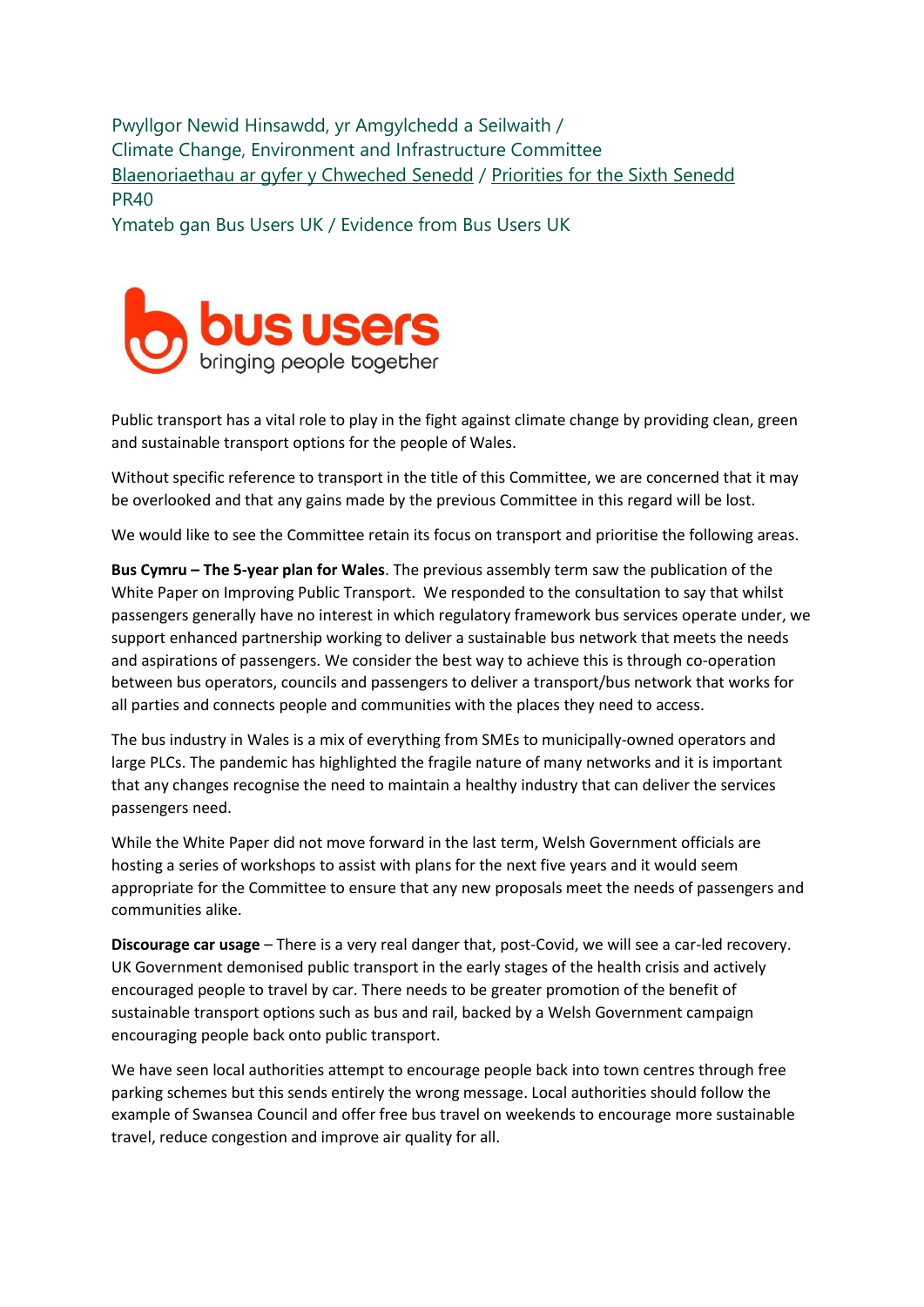The reallocation of road space during the pandemic in favour of pedestrians and cyclists was generally welcomed, although there were issues particularly for blind and visually impaired people. While some schemes remain, many others have been reversed and it would be interesting to examine how effective these schemes have been in reducing car use or improving air quality. Meaningful engagement with accessibility groups would help prevent any future schemes from restricting access to anyone.

Llwybr Newydd: Wales transport strategy and the SE Wales Transport Commission report suggests tackling congestion through a road pricing strategy. Previously any suggestion of road pricing has been met with strong opposition and the Committee may wish to establish an inquiry into road pricing to develop a more balanced debate into the issue, highlighting the benefits to air quality that such a policy will achieve.

**Driver training** – Recent press coverage highlights the shortage of bus drivers which is having an effect on passengers in terms of service cancellations. The historically poor pay rates offered to bus drivers has led to them moving to supermarkets and courier companies, with others retraining to become HGV drivers. The situation will not improve overnight, and the shortage will negatively impact Welsh Government's plans to provide passengers with the level of bus services that passengers need to make modal shift changes. This is an area we would urge the Committee to explore. The opportunity exists for a Welsh Government-led apprenticeship scheme for bus drivers, offering a clear pathway to a practical and customer service qualification backed by a reward package covering at least the living wage. This will enhance the role of the bus driver, address the current driver shortage and maintain service levels going forward. There may also be an opportunity to make adjustments to the timescale involved in the testing regime for PSV drivers.

**Public transport and the challenges of decarbonisation of rural areas** – There is a clear disparity between bus services in rural areas and those in more urban areas, particularly in terms of how they are used and the benefits they bring to society and local communities.

In larger, urban areas, buses work alongside rail as systems of mass transit that boost local economies. They are also increasingly seen as fundamental to clear air and Net Zero policies. In rural areas, buses carry fewer people but make a vital contribution to the communities they serve. They are a lifeline, providing access to work, training, education, shops, leisure facilities and health services. Evidence shows that improving transport for rural communities reduces social isolation and improves mental health, particularly among young adults.

Rural transport needs to be considered as a special case as, without reform, it will no longer be socially and commercially viable, rural authorities will struggle to achieve their Net Zero legal requirements, and the cost to the public purse of social exclusion, rural isolation, loneliness and poor mental health will be considerable.

**Holding Transport for Wales (TfW) to account** – Transport for Wales is the delivery arm of Welsh Government and previous Committees have done a good job in challenging TfW and holding it to account. We hope the new Committee will continue this vital work.

Bus Users will assist in any way we can to ensure that bus services are inclusive, accessible and meet the needs of the communities they serve.

## **About Bus Users**

Bus Users campaigns for inclusive, accessible transport. We are the only approved Alternative